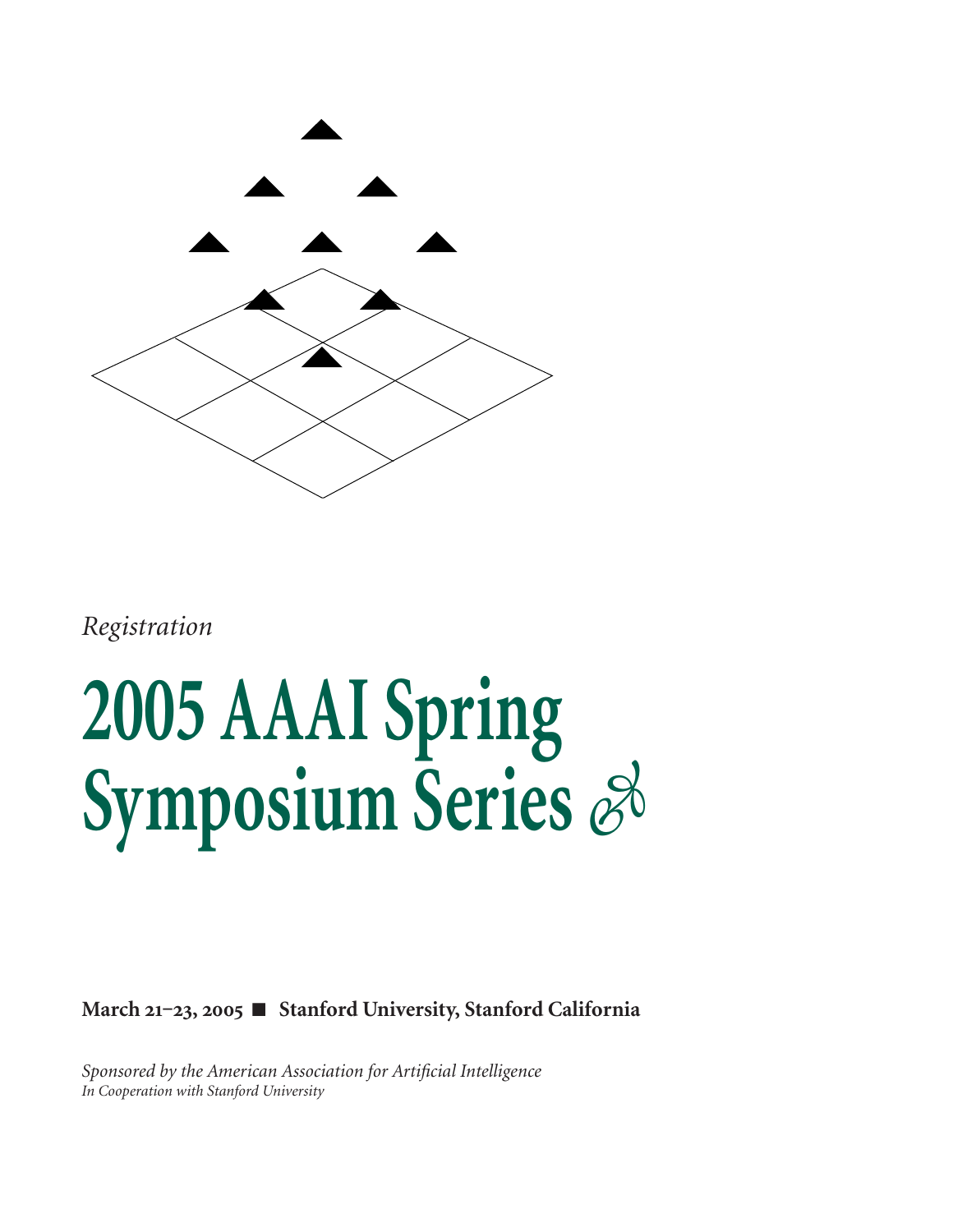#### **Registration Deadlines**

- February , : Invited participants
- Lebruary 18, 2005: Hotel reservation cut-off date
- 8 February 25, 2005: Final (open)
- $\bullet$  March 4, 2005: Refund requests in writing

The American Association for Artificial Intelligence, in cooperation with Stanford University's Department of Computer Science, presents the 2005 Spring Symposium Series, to be held Monday through Wednesday, March 21-23, 2005, at Stanford University. The topics of the eight symposia are:

- AI Technologies for Homeland Security - Challenges to Decision Support in a Changing World

- Developmental Robotics

Dialogical Robots: Verbal Interaction with Embodied Agents and Situated Devices

- Knowledge Collection
- from Volunteer Contributors
- Metacognition in Computation

- Persistent Assistants: Living and Working with AI

- Reasoning with Mental and External Diagrams: Computational Modeling and Spatial Assistance

Each symposium will have limited attendance. Participants will be expected to attend a single symposium throughout the symposium series. In addition to participants selected by the program committee of the symposia, a limited number of other interested parties will be allowed to register in each symposium on a first-come, first-served basis. To register, please fill out the registration form, and send it along with payment to:

 Spring Symposium Series AAAI, 445 Burgess Drive Menlo Park, CA Telephone: (650) 328-3123\* Fax:  $(650)$  321-4457<sup>\*</sup> Email: ssso5@aaai.org

\*Credit card orders only, please. Please note that there are security issues involved with the transmittal of credit card information over the internet. AAAI will not be held liable for any misuse of your credit card information during its transmittal to AAAI.

This document is also available at www.aaai.org/ Symposia/Spring/2005/sss-05.html

#### **Tentative Program Schedule**

*(subject to change)*

#### **Monday, March 21**

9:00 AM - 5:30 PM: Symposia sessions

6:00 AM - 7:00 PM: Reception

#### **Tuesday, March 22**

9:00 AM - 5:30 PM: Symposia sessions

6:00 PM - 7:00 PM: Plenary session

#### **Wednesday, March 23**

9:00 AM - 12:30 PM: Symposia sessions

Registration will be held at Stanford University on the lower level of the Cummings Art Building in the foyer of Annenberg Auditorium.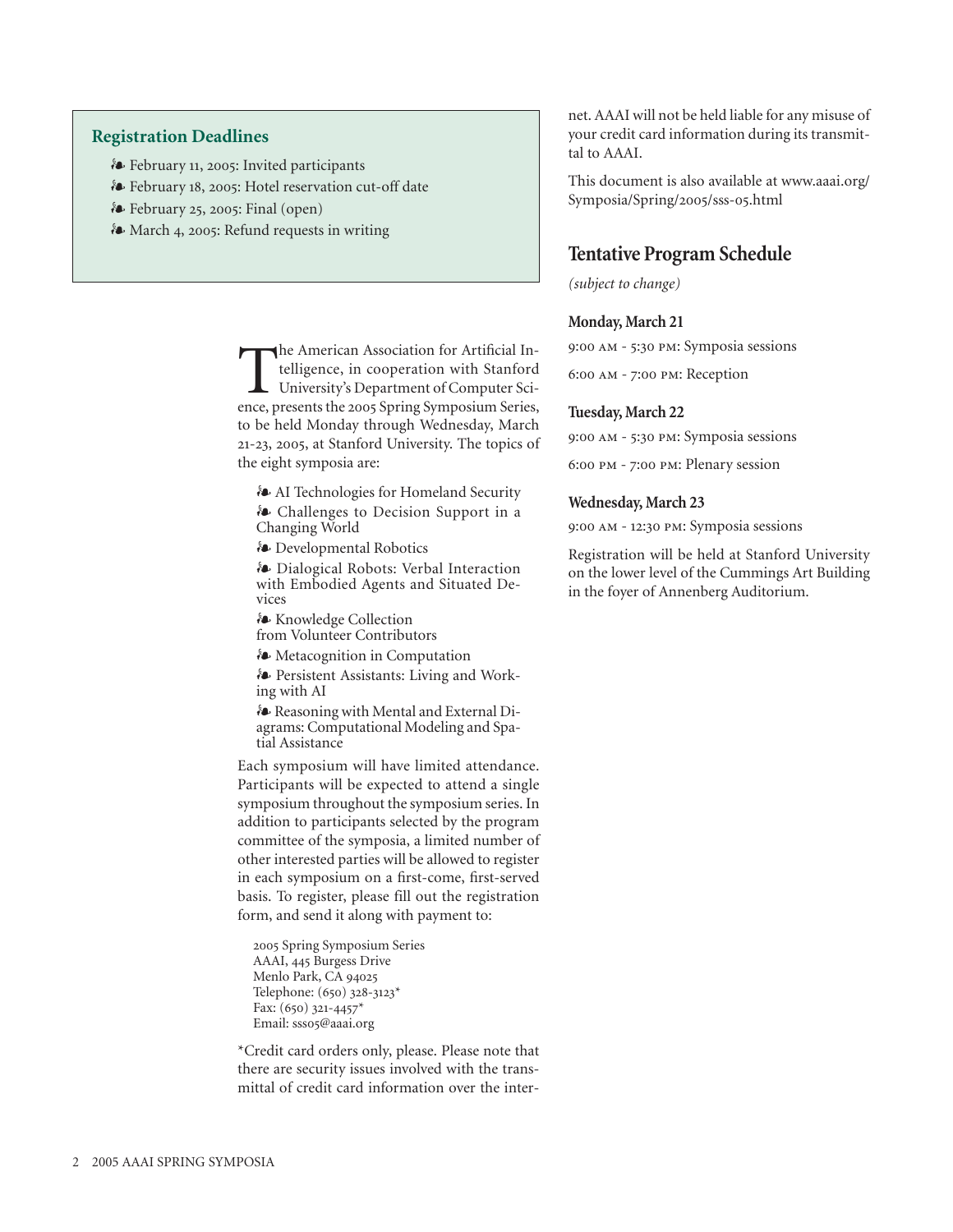AFTER SEPTEMBER 11, 2001, preempting terrorist acts and providing for the security of citizens at home and abroad has become a top priority for the United States and many other nations around the globe. To achieve this, an overwhelming amount of information needs to be absorbed, processed, interpreted and analyzed in a timely fashion. Various AI technologies can be of great utility in addressing this challenge. For instance, multiagent systems can support information sharing and collaboration among analysts, data mining techniques can discover and extract hidden patterns about terrorist activities buried in large data stores, social network analysis can help assess and predict terrorist intentions and behaviors, and knowledge representations and ontologies can facilitate information fusion, knowledge sharing and semantic understanding.

However, using AI technologies to provide for the security of citizens and the homeland raises many complex issues, for example:

- Can AI technologies augment the ability of human analysts to objectively analyze large quantities of complex, oftentimes ambiguous or contradictory data while simultaneously reducing the impact of their personal biases?

- Can AI technologies be used to enhance collaboration between human and robots in service of homeland security?

- Can AI technologies facilitate information/knowledge sharing and semantic understanding while avoiding cognitive overload?

- Can AI technologies be used in information sharing and data mining applications to improve security while yet also enhancing the privacy of citizens?

The purpose of this symposium is to provide a forum for discussing these and other issues related to AI for homeland security. The symposium will open with an invited speaker from Department of Homeland Security. The invited talk will provide an overview about homeland security challenges.

#### **Topics**

The symposium will include sessions on the following topics: (1) agent-based technologies for enhancing the coordination in a team of homeland security knowledge workers, (2) tools for intelligence analysis, (3) threat network analysis, and (4) knowledge representation issues. In addition, two poster sessions will begin with a brief summary of each poster paper, followed by parallel poster presentations and discussions. Several panels of experts will discuss how current or

emerging AI technologies can provide added-values for addressing issues related to homeland security. Further information (including an extended issue list) about the symposium can be found at AI4HS.ist.psu.edu.

#### **Organizing Committee**

John Yen (chair), The Pennsylvania State University; Robert Popp (chair), DARPA; Jim Hendler, University of Maryland; Milind Tambe, USC; Katia Sycara, Carnegie Mellon University; Hsinchun Chen, University of Arizona; Robin Murphy, University of South Florida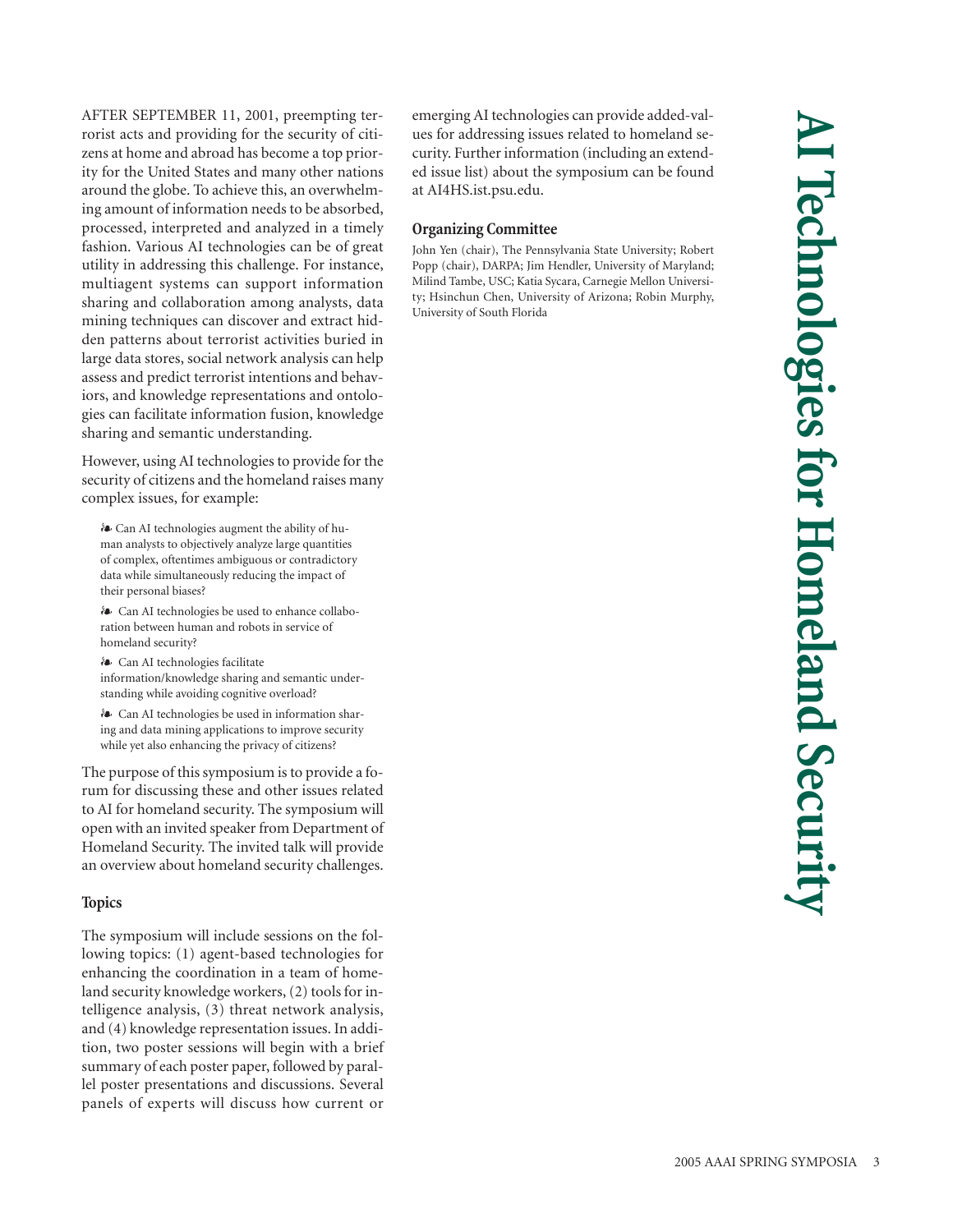ONE OF THE MOST DAUNTING challenges faced by decision support systems is a perpetual change in their environment. Existing decision support methodologies, tools, and frameworks are often difficult to scale up and adapt to changing knowledge, workflow, and operational setting.

Adaptive systems that have to cope with change must include methodologies that go outside single theories. For example, systems that are based on probabilistic or decision-theoretic principles will be typically unable to cope with change by themselves, as neither probability theory nor decision theory says much about how the decisions are constructed, let alone how they should be modified. The general AI concepts of perception, learning, control, abstraction, and personalization must be inherently designed into the methodological, architectural, and operational aspects of adaptive systems, from application design through software and hardware infrastructure support.

The central themes for the symposium are (1) practical fielding of adaptive decision support systems, and (2) crucial technologies for successful adaptive decision support systems.

The symposium will include invited talks, panels, discussions, and presentations that address the relevant issues and technologies in the domains of biomedicine, engineering, business, military, and homeland security.

We aim to bring together researchers with experience or interest in building adaptive decision support systems and to provide a coherent forum to highlight the various issues involved, facilitating a cross-disciplinary diffusion of methods in reasoning about and adapting to change. We will discuss and address the challenges faced and the solutions involved, what worked, what did not, and why. We also hope to chart out a research agenda and identify specific interesting issues in various technological and application domains.

#### **Organizing Committee**

David Aha, Naval Research Laboratory (aha at aic.nrl.navy.mil); Riccardo Belazzi, Universita degli Studi di Pavia (riccardo.bellazzi at unipv.it); F. Javier Diez, UNED (fjdiez at dia.uned.es); Marek J. Druzdzel (cochair), University of Pittsburgh (marek at sis.pitt.edu); Linda van der Gaag, Universiteit Utrecht (lin-da at cs.uu.nl); Peter Haddawy, Asian Institute of Technology (haddawy at ait.ac.th); Tze-Yun Leong (cochair), National University of Singapore (leongty at comp.nus.edu.sg); Peter Lucas, University of Nijmegen (peterl at cs.kun.nl); Kim Leng Poh, National University of Singapore (isepohkl at nus.edu.sg)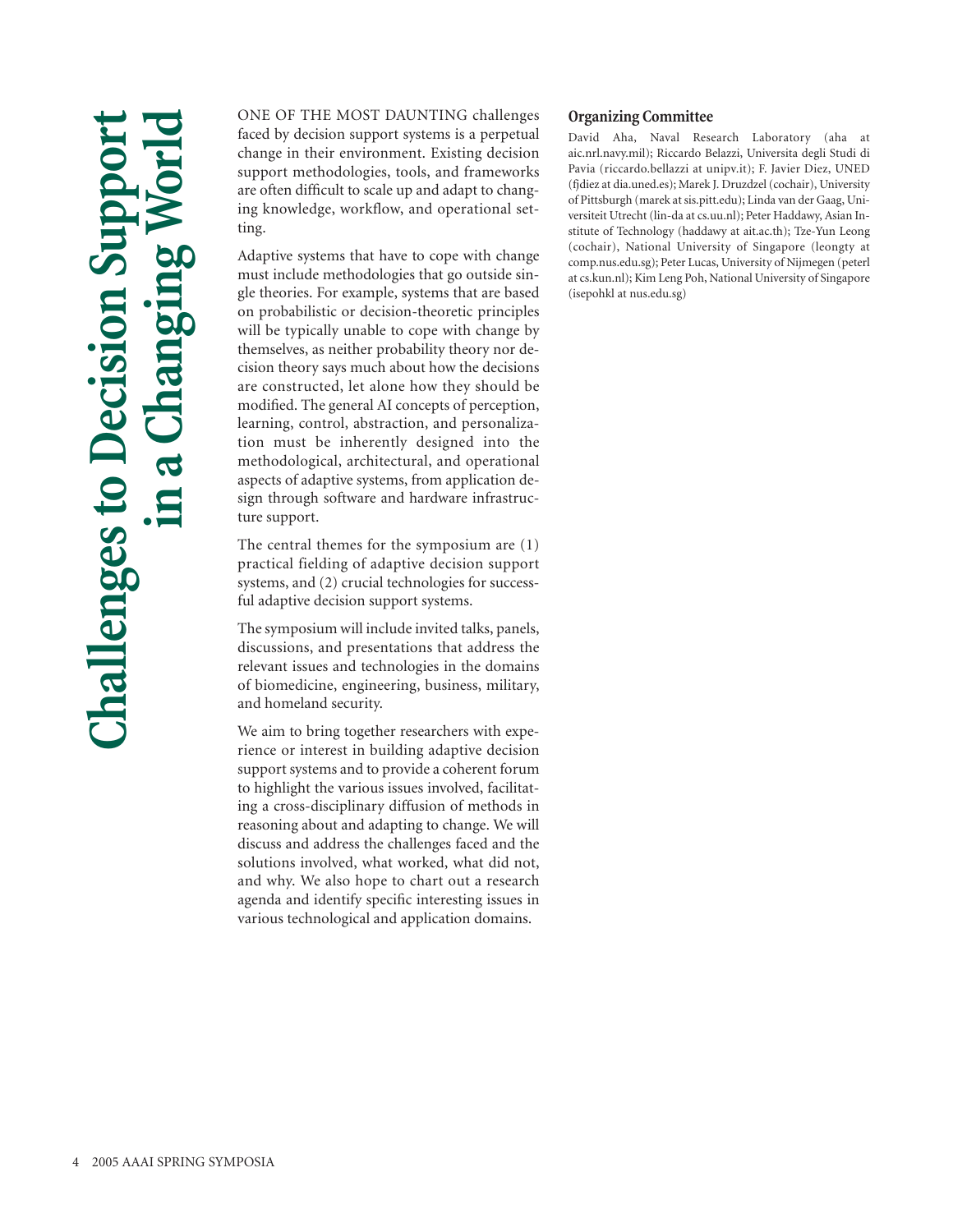#### DEVELOPMENTAL ROBOTICS IS A NEW AP-

PROACH that focuses on the autonomous selforganization of general-purpose, task nonspecific control systems. It takes its inspiration from developmental psychology and developmental neuroscience. Developmental robotics is a move away from task-specific methodologies where a robot is designed to solve a particular predefined task (such as path planning to a goal location). This new approach explores the kinds of perceptual, cognitive, and behavioral capabilities that a robot can discover through self-motivated actions based on its own physical morphology and the dynamic structure of its environment. Initially a developmental system might bootstrap itself with some innate knowledge or behavior, but with experience could create more complex representations and actions. Developmental robotics is different from many learning and evolutionary systems in that the reinforcement signal, teacher target, or fitness function comes from within the system. In this manner, these systems are designed to rely more on mechanisms such as selfmotivation or homeostatic variables.

This emerging field has been interdisciplinary from its inception, including researchers from psychology, neuroscience, and cognitive science. However, developmental robotics is not as well known, or understood, within the AI community. One purpose of this symposium is to create a forum for introducing AI researchers who have worked on related topics to the field. Such related topics include life-long learning, evolutionary robotics, reinforcement learning, and symbol grounding. In addition, this symposium can help define the emerging discipline of developmental robotics by incorporating the AI perspective.

This symposium will feature paper sessions on developmental architectures, psychologically-inspired developmental models, intrinsic motivational systems, manipulation and self-awareness, and philosophical issues. The symposium will also include panels and posters on these core ideas. Presenters will have the opportunity for doing demonstrations, showing videos, and sharing developmental software.

#### **Additional Information**

See the symposium website for additional information (www.cs.brynmawr.edu/DevRob05/).

#### **Organizing Committee**

Douglas Blank (cochair), Computer Science, Bryn Mawr College; Lisa Meeden (cochair), Computer Science, Swarthmore College; Stan Franklin, Institute for Intelligent Systems, The University of Memphis; Olaf Sporns, Psychology, Indiana University; and John Weng, Computer Science and Engineering, Michigan State University

#### **Program Committee**

Deepak Kumar, Computer Science, Bryn Mawr College; Jim Marshall, Computer Science, Pomona College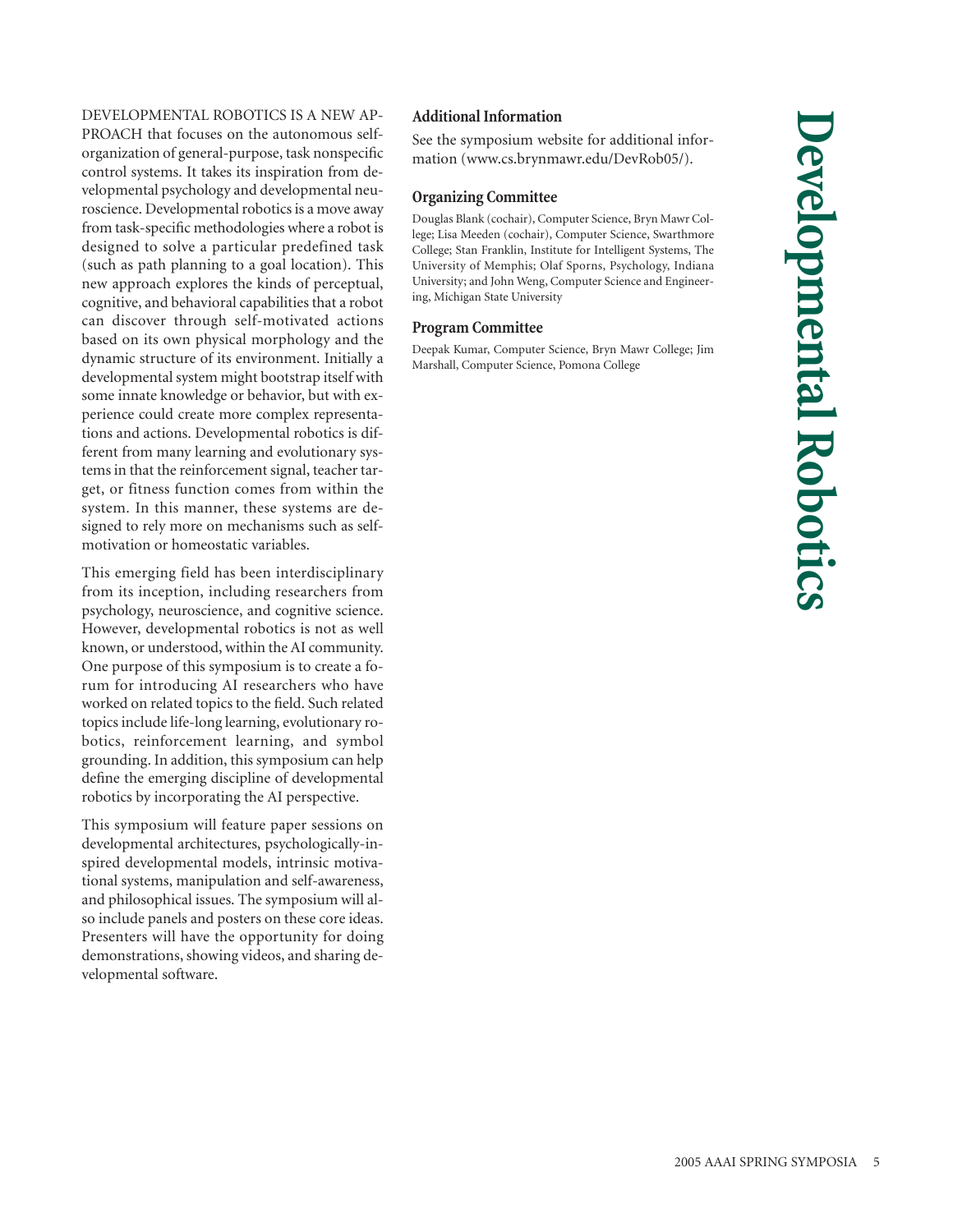# **Dialogical Robots: Verbal Interaction with Embodied Agents and Situated Devices Daired ialogical Robots: Verbal Interac Agents an** Ŧ

DIALOG INTERACTION between human and robot represents a distinct AI challenge and calls for specialized models of human-machine communication. Unlike disembodied software systems, a situated robotic device is experienced by the human as a tangible agent with its own perceptual, analytic, and intentional perspective on the world. Whether a household vacuum, a swarm of micro UAV's, a web-controlled video camera, an intelligent wheelchair, a surgical assistant, or a robotic housecat, dialog interaction can offer the human a means to query and receive insights from the robot's unique perspective, to inform, command and control the device from a distance, to operate in a hands/eyes-unavailable mode in physical reality, or to immerse oneself in the virtual world of a domain scenario.

We have designed a working symposium where members of several AI research and applied communities will meet to investigate the requirements needed to support human dialog communication for a range of robotic applications. Working groups led by invited participants will incorporate their combined expertise to address a set of near future scenarios involving situated devices that require dialog. We will examine the role of dialog in each scenario, and the requirements entailed for background domain knowledge, runtime processing of sensory data, the ability to reason in real time about the state of physical environment, progress toward domain goals, and inferred properties of the human's mental state. The selected examples represent devices that entertain, transport, coach, perform routine tasks, or serve as adaptable personal companions for emotional, educational, or health maintenance support. An invited lecture on human dialog with fictional characters by Herb Clark of Stanford University (author of *Using Language,* 1995) will frame our discussion of situated dialog agents that entertain and teach (sometimes called "edutainers").

A product of the symposium is to be a framework for describing and justifying dialog requirements based on intended purpose of the application and ideal human experience. Selected position papers will be published prior to the symposium and participants will be invited to submit individual conclusions for follow-on publication in a collective technical report.

#### **Additional Information**

For more information, visit the symposium web site at http://itsresource.com/stottlerhenke/aaais2005/ or write to luperfoy@mac.com.

#### **Organizing Committee**

Susann Luperfoy (cochair), Stottler Henke Associates; Nicholas Cassimatis (cochair), Rensselaer Polytechnic Institute; Cynthia Breazeal, MIT Media Laboratory; David Miller, University of Oklahoma & KISS Institute for Practical Robotics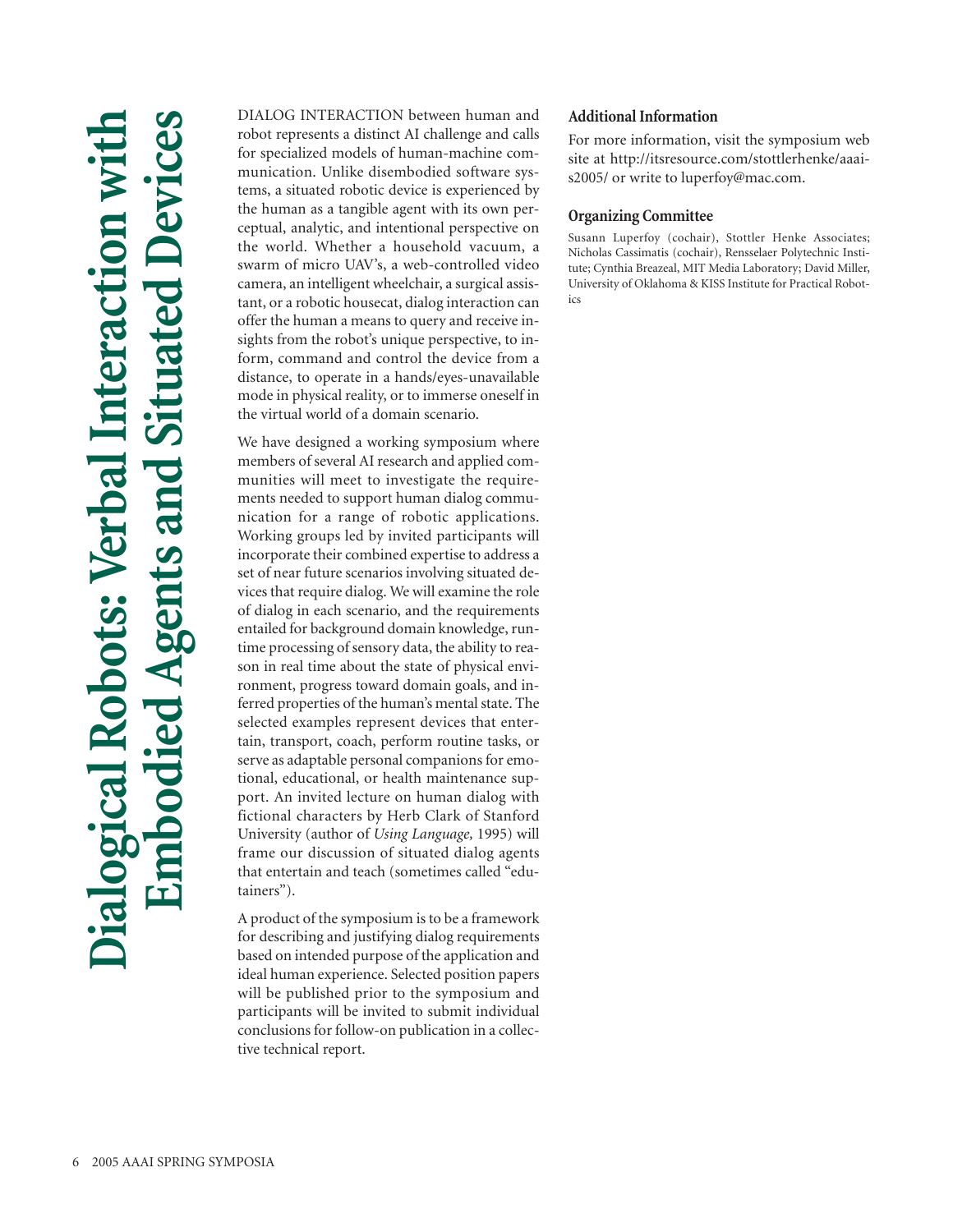MANY AI TASKS DEPEND on having large amounts of knowledge and data. There are knowledge bases to be constructed, corpora to be tagged, long training sessions, and so forth. Such resources are critical to our success, but building them can be difficult and time-consuming. What if we could farm out most of that work to thousands of volunteers on the web?

This symposium is centered on the idea of collecting knowledge from large groups of volunteer contributors in a distributed environment. Knowledge repositories constructed by volunteers can potentially enable a new generation of knowledge-intensive approaches to open problems and in many AI areas.

We emphasize two thrusts of collection: semantic knowledge, which aids reasoning about everyday world and linguistic knowledge, which aids knowledge-rich natural language processing. Additional emphasis is on applications that demonstrate uses of the collected knowledge, including specifics of approaches to using the knowledge collected from volunteers and their role as motivator and validator of users' contributions.

There are many open challenges in turning to the general public for help. On one hand, the systems need to collect useful knowledge (for example sufficiently unambiguous and cross-validated knowledge of sufficient coverage). On the other, collection needs to be fun and engaging to attract enough volunteers, by, among other things, decomposing hard problems into "bite-sized" chunks, and deriving maximum use from abilities and time of a given volunteer.

#### **Topics**

Specific research questions and topics to be addressed include: What kinds of knowledge can and cannot be gathered from volunteer contributors? What knowledge is particularly suitable for collection from volunteers? Which collection tasks can be successfully tackled by massive, distributed (loose) collaboration? How to allocate effort between collection of new knowledge and validation of collected knowledge? What are the design principles of interfaces that attract volunteers and increase contributor retention?

The symposium program will include an invited talk, several sessions with technical paper presentations, a demo/poster session with demonstrations of systems implementing the KCVC concept, and a panel discussion about the role played by the knowledge collected from volunteers in AI applications, and a glimpse on possible future directions for this emerging research area.

#### **Additional Information**

For more information, visit the symposium website at http://teach-computers.org/kcvc05.html, or contact Timothy Chklovski (timc at isi.edu).

#### **Organizing Committee**

Timothy Chklovski, (USC/ISI), Pedro Domingos, (University of Washington), Henry Lieberman, (MIT), Rada Mihalcea, (University of North Texas), Push Singh (MIT)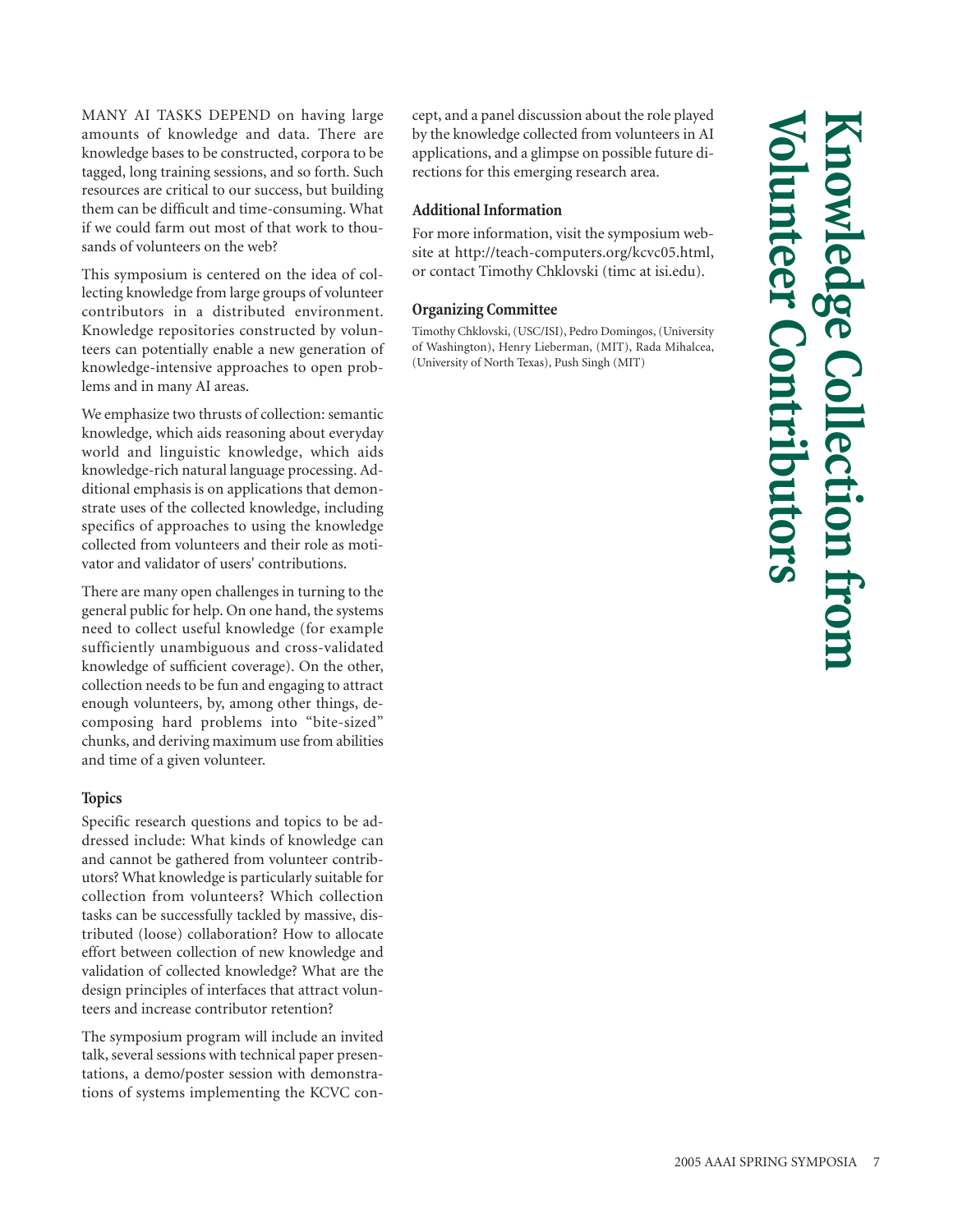THE IMPORTANCE OF METACOGNITION IN HUMAN THINKING, learning, and problem solving is well established. Humans use metacognitive monitoring and control to choose goals, assess their own progress, and, if necessary, adopt new strategies for achieving those goals, or even abandon a goal entirely. For instance, students preparing for an examination will make judgments about the relative difficulty of the material, and use this to choose study strategies. Since in such cases accuracy of metacognitive judgments correlates with academic performance, understanding human metacognition has been an important part of work on automated tutoring systems, and has led to the use of computer assistants that help improve human metacognition.

However, there has also been growing interest in trying to create and investigate the potential benefits of intelligent systems that are themselves metacognitive. It is thought that systems that monitor themselves and proactively respond to problems, can perform better, for longer, with less need for (expensive) human intervention. Thus has IBM widely publicized their autonomic computing initiative, aimed at developing computers, which are (in their words) self-aware, self-configuring, self-optimizing, self-healing, self-protecting, and self-adapting. More ambitiously, it is hypothesized that metacognitive awareness may be one of the keys to developing truly intelligent artificial systems. DARPA's recent Cognitive Information Processing Technology initiative, for instance, foregrounds reflection (along with reaction and deliberation) as one of the three pillars required for flexible, robust AI systems.

On the other side of the coin, it has also been established that metacognition can actually interfere with performance. Metacognition is no panacea, and therefore one of the issues that requires further inquiry is the scope and limits of its usefulness.

#### **Topics**

The symposium will bring together researchers from computer science, psychology, philosophy, education, and other disciplines, interested in exploring the possibility of implementing metacognition in AI systems. Through a mixture of formats that will include research reports, invited talks, and guided discussion and brainstorming sessions, we will cover various topics, including reports on implemented metacognitive systems; computationally tractable models of human metacognition; the relation of recent work on metacognition in computation to work on, for example reflection, control of reasoning, and allocation of computational resources; methods for implementing metacognition in heterogeneous systems; evaluation of different architectures for implementing metacognition; the relationship between metacognition and emotion; domains and/or problems for which metacognition is useful/essential; formal and/or knowledge-representation issues in metacognition; and the limits of metacognition (including cost/benefit analyses).

#### **Additional Information**

For more information, please see the symposium website (www.cs.umd.edu/~anderson/ASSMC/).

#### **Organizing Committee**

Mike Anderson (cochair), University of Maryland, College Park (anderson at cs.umd.edu); Tim Oates (cochair), University of Maryland, Baltimore County (oates at csee.umbc.edu); Michael Cox, Wright State University (mcox at cs.wright.edu); John Dunlosky, University of North Carolina, Greensboro (j\_dunlos at uncg.edu); Don Perlis, University of Maryland, College Park (perlis at cs.umd.edu)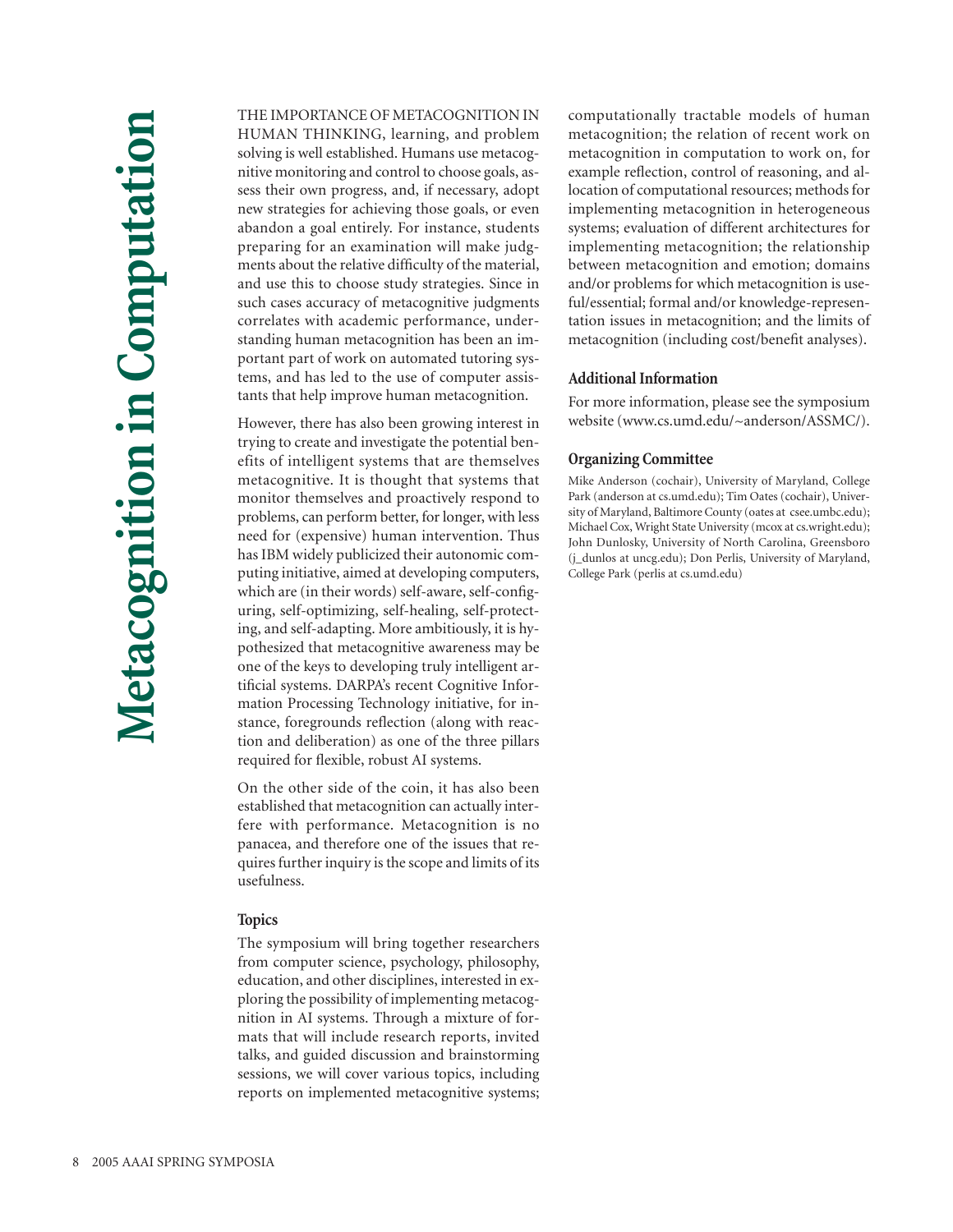#### CONSIDER A FUTURE IN WHICH INTELLI-

GENT AGENTS play a significant role in our personal and professional lives: smart houses will anticipate our actions and needs while personalized agents will tailor entertainment to our preferences, purchase goods for us on-line, monitor our health, and even drive us to the store. At work, agents will arrange meetings and manage our schedules, but they will also help us ensure safety in complicated and stressful situations, such as operating nuclear power plants and conducting space missions. Whether the agents manifest as robots or software processes acting individually or in collections, these applications have two features in common: they call on us to delegate authority to agents whose behavior will materially affect our interests or well-being, and they require a close partnership between users and agents over an extended period of time in order to get the job done.

What will it take to enable this future? Effective assistants will need significant new capabilities to interact with and understand people in ways that we don't yet fully understand. Moreover, the attempt to construct such persistent assistants will raise several broad questions at the intersection of the fields of autonomous systems and human centered computing: How does the context of persistent assistance shape user-agent interaction? What requirements do particular tasks and user populations impose? How can people and assistants communicate changing intentions, goals, and tasks to each other? How is trust developed and maintained? What is the tradeoff between predictable behavior and adjustable autonomy? How will persistent assistants affect people's social and interpersonal relations? How should mixed teams of many people and many agents interact?

This symposium will consider these and related questions by bringing together practitioners of artificial intelligence, human-computer interaction, cognitive modeling, robotics, assistive technologies, and fields that consider complex sociotechnical systems. We hope to foster interactions among this highly interdisciplinary set of participants by including presentations from distinct perspectives and by allocating ample time for discussions.

This symposium continues and extends the topics of the very successful AAAI 2003 spring symposium, Human Interaction with Autonomous Systems in Complex Environments, and the AAAI 2004 spring symposium, Human Interaction with Autonomous Systems over Extended Operations.

#### **Organizing Committee**

Daniel Shapiro (chair), ISLE/Stanford University (dgs at stanford.edu); Pauline Berry (cochair), SRI (berry at ai.sri.com); John Gersh (cochair), Johns Hopkins University (john.gersh at jhuapl.edu); Nathan Schurr (cochair), University of Southern California (schurr at usc.edu); David Kortenkamp, NASA Johnson Space Center/Metrica Inc. (korten at traclabs.com); Barney Pell, NASA Ames Research Center (bar-neypell at yahoo.com); Richard Simpson, University of Pittsburgh (ris20 at pitt.edu)

# **Living and Working with AI Persistent Assistants:**  ing and Working with tent Assis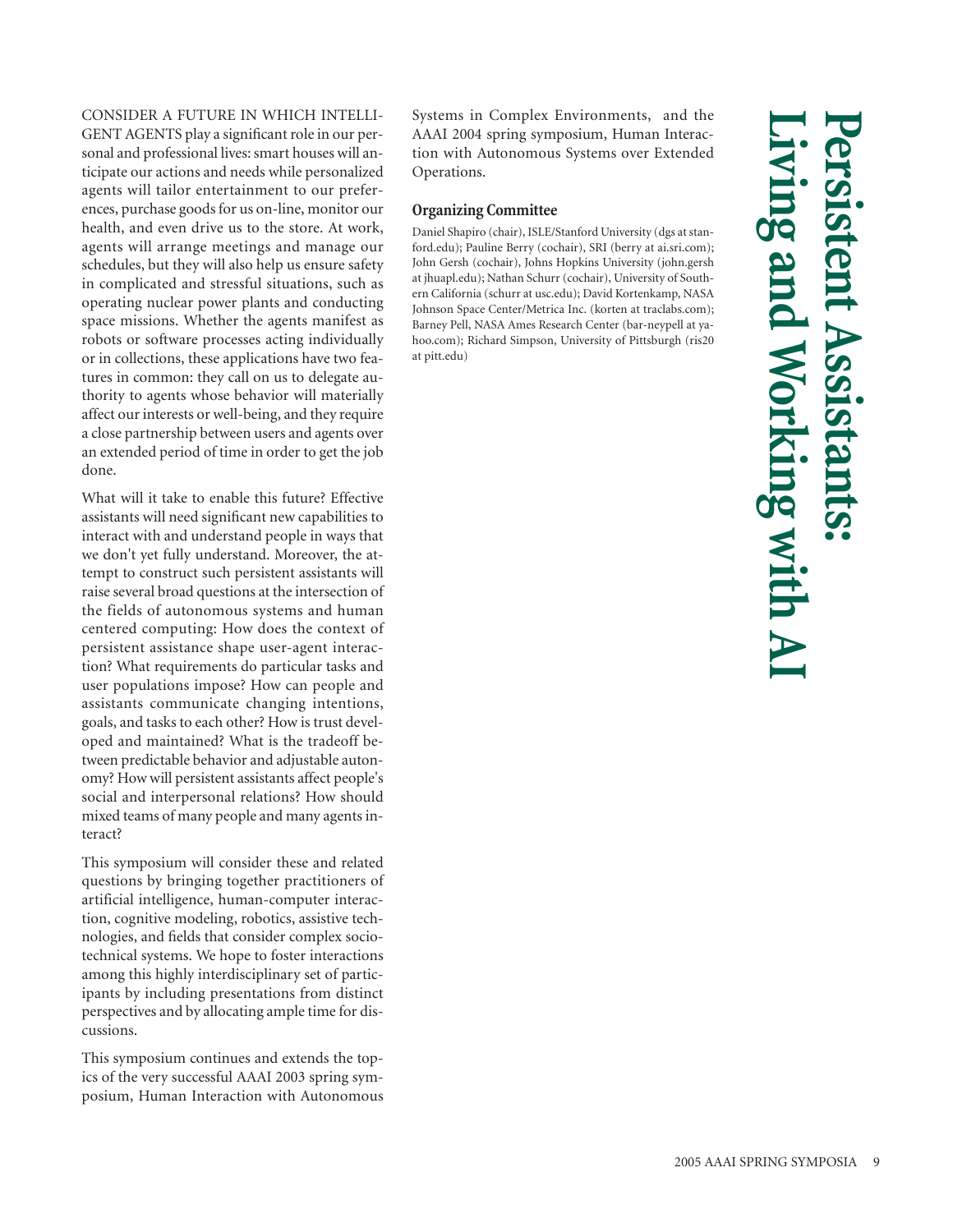**Reasoning with Mental and External Diagrams: Computational Modeling and Spatial Assistance** lental and External  $\overline{\mathbf{z}}$ **ng an** lode in n<sub>2</sub>

The role of diagrammatic representations in reasoning processes has been investigated from three different interdisciplinary perspectives: from computational modeling, from spatial assistance, and with respect to the interplay of cognitive processes and external diagrams. All three fields have different foci of interest; however, the fields are closely related to each other.

This symposium explores the role of diagrams in supporting intelligent reasoning processes in humans and technical systems, as well as in humanmachine interaction. The focus is on the integration of the three perspectives rather than just on specific results from one of the fields.

#### **Topics**

Questions of interest are:

- How do mental representations and external diagrams influence each other while solving spatial problems?

- How can computational cognitive models be used to better assess a user's cognitive needs in performing a spatial task?

- How does knowledge about human imagery inform the process of designing and understanding external depictions?

- What is the role of pictorial space as a representational medium for dealing with problems on various scales?

- How does inspection of diagrammatic representations assist mental model building by novices and by experts?

- How are dynamic aspects of spatial information conveyed in diagrams and how are they processed in mental images?

The symposium will provide an interactive forum with extensive discussion time and group interactions. There will be a series of selected oral presentations with significant question-and-answer time, as well as topic-oriented group discussion sessions.

Besides examining fundamental issues, also practical scenarios and fields of application will be discussed, such as in urban planning or architectural design, with respect to location-based services, or in instruction and education.

#### **Additional Information**

For more information visit www.sfbtr8.uni-bremen.de/remedi.

#### **Organizing Committee**

Thomas Barkowsky (cochair), Universität Bremen (barkowsky @sfbtr8.uni-bremen.de); Christian Freksa (cochair), Universität Bremen (freksa@sfbtr8.uni-bremen.de); Mary Hegarty (cochair), University of California, Santa Barbara (hegarty@psych.ucsb.edu); Ric Lowe (cochair), Curtin University of Technology (R.K.Lowe@curtin.edu.au); Michel Denis, Université de Paris-Sud (Michel.Denis@limsi.fr); John S. Gero, University of Sydney (john@arch.usyd.edu.au); Daniel L. Schwartz, Stanford University (Daniel.Schwartz@stanford. edu)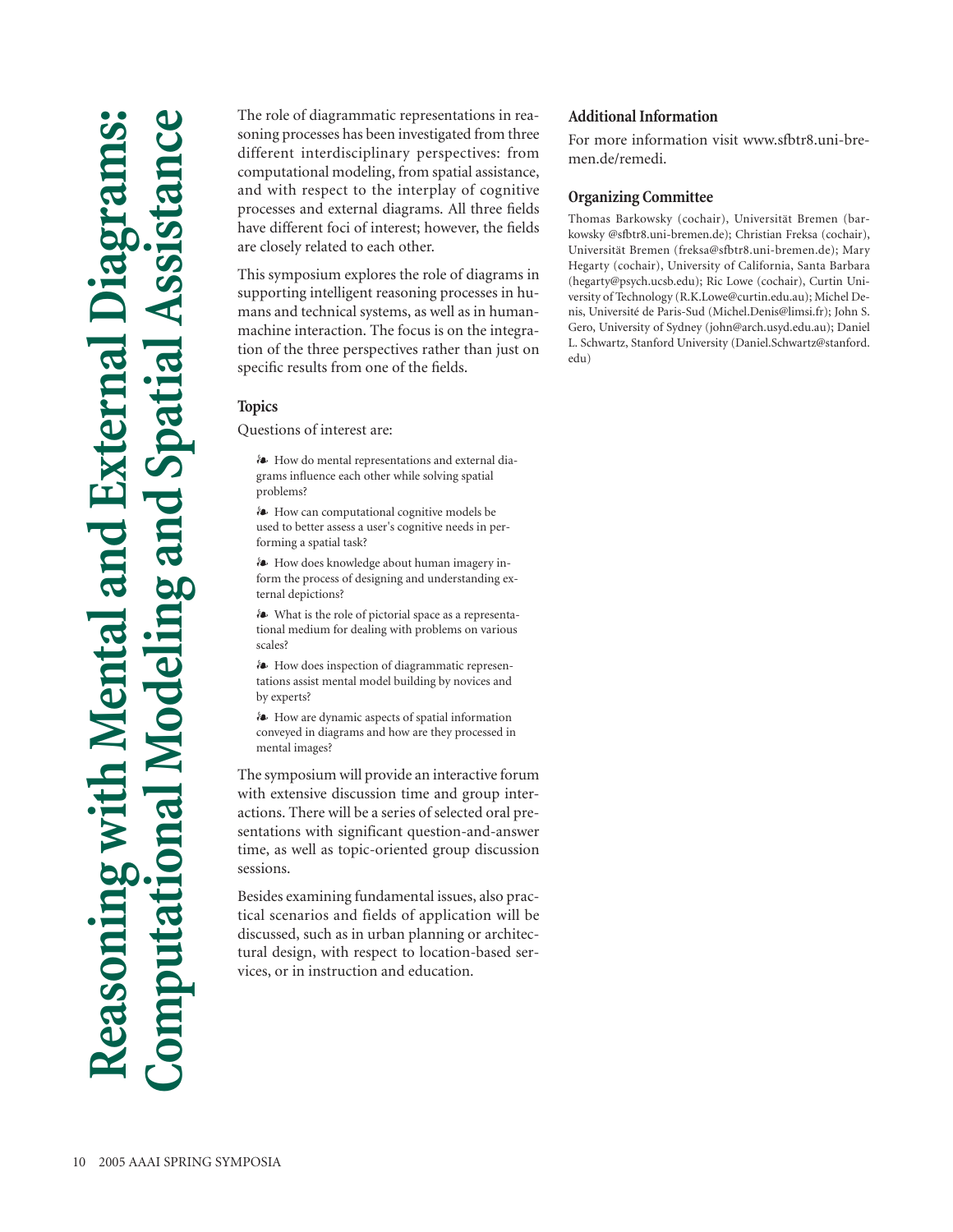ALL ATTENDEES MUST PREREGISTER. Each symposium has a limited attendance, with priority given to invited attendees. All accepted authors, symposium participants, and other invited attendees must register by February 11, 2005. After that period, registration will be opened up to the general membership of AAAI and other interested parties. All registrations must be postmarked by February 25, 2005.

Your registration fee covers your attendance at the symposium, a copy of the working notes for your symposium, and the reception.

Checks (drawn on US bank) or international money orders should be made out to AAAI. VISA, MasterCard and American Express are also accepted. Please fill out the attached registration form and mail it with your fee to:

AAAI 2005 Spring Symposium Series Burgess Drive Menlo Park, CA

If you are paying by credit card, you may email the form to  $ssso5@aaai.org$  or fax it to  $650-321$ -. Registration forms are also available on AAAI's web page: http://www.aaai.org/Symposia/Spring/2005/sss-05.html.

*Please note:* **All refund requests must be in writ**ing and postmarked by March 4, 2005. No refunds will be granted after this date. A  $$50.00$ processing fee will be levied on all refunds granted.

When you arrive at Stanford, please pick up your complete registration packet at the Spring Symposium Series 2005 registration desk, which will be located on the lower level of the Cummings Art Building in the foyer of Annenberg Auditorium.

#### **Registration Hours**

Registration hours will be:

#### **Monday, March 21**

 $\mathcal{E}$  8:00 AM  $\degree$  5:00 PM

#### **Tuesday, March 22**

 $\stackrel{5}{\bullet}$  8:30 AM - 5:00 PM

#### **Wednesday, March 23**

*i*<sup>●</sup> 8:30 AM - 12:00 PM

Please call AAAI at 650-328-3123 for further information.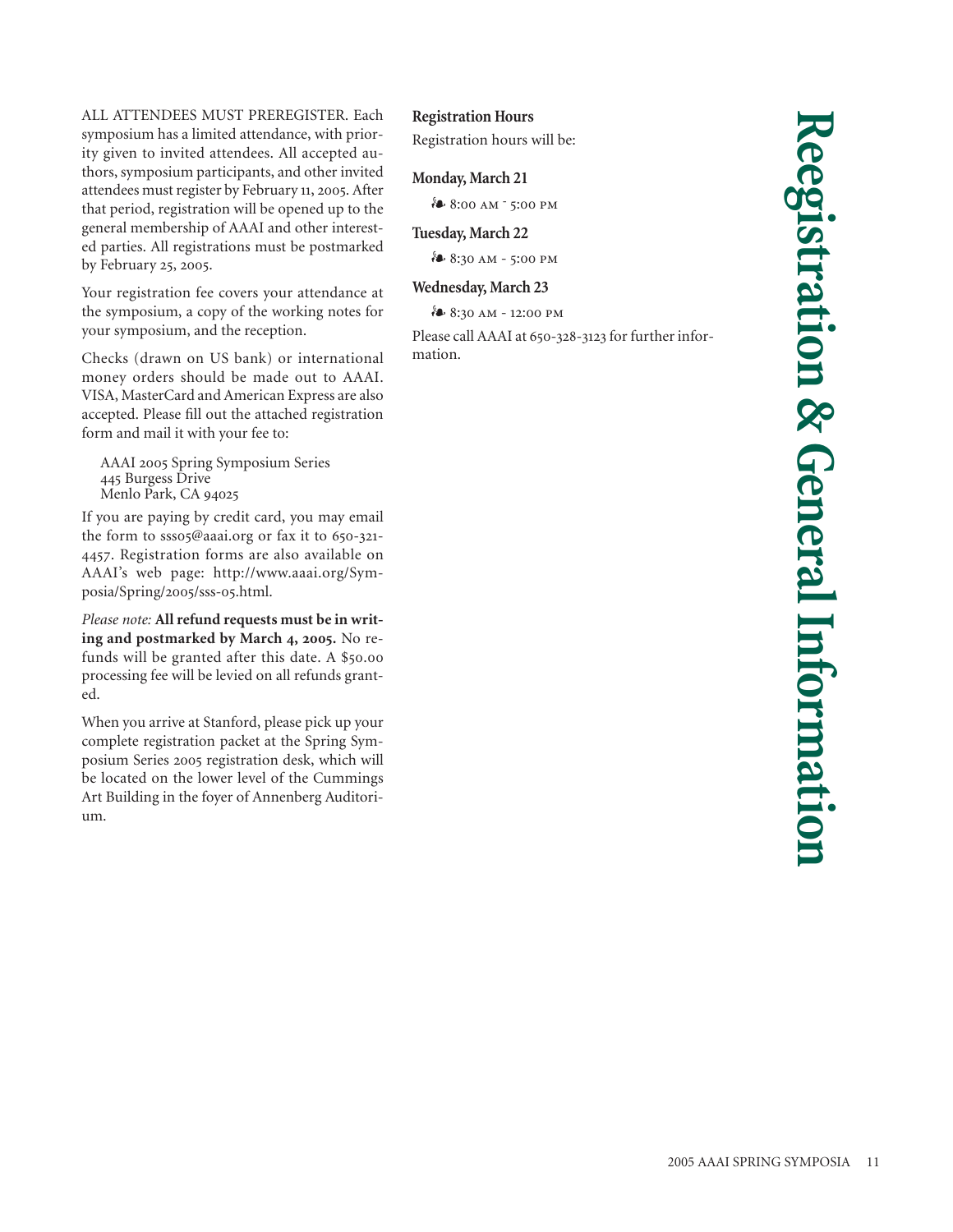FOR YOUR CONVENIENCE, AAAI has reserved a block of rooms at the hotels listed below. Symposium attendees must contact the hotels directly. Please identify yourself as an AAAI Spring Symposium Series attendee to qualify for the reduced rates.

#### **Creekside Inn**

 El Camino Real Palo Alto, CA 94306 *Voice*: 650-493-2411 or 800-492-7335 Fax: 650-493-6787 Email: czelnis@creekside-inn.com Marguerite shuttle pick-up: 0.5 mile *Rates:* \$139 (S), \$149 (D) Reserve before: February 21, 2005

#### **Sheraton Palo Alto**

 El Camino Real Palo Alto, CA 94301 Voice: 650-328-2800  $or$  800-874-3516 *Fax:* 650-327-7362 *E-mail: S*heratonReservation@pahotel.com Please refer to American Association for Artificial Intelligence. Marguerite shuttle stop nearby *Rate:* \$169 (S/D) Reserve before: February 18, 2005

#### **Stanford Terrace Inn**

531 Stanford Ave Palo Alto, CA 94306 Voice: 650-857-0333 or 800-729-0332 *Fax:* 650-857-0343 *E-mail:* reservations@stanfordterraceinn.com Please refer to Group number 94603. Stanford Terrace Shuttle available with advance notice. Marguerite shuttle stop nearby. *Rates:* \$139 (S), \$149 (D) Reserve before: February 21, 2005

#### **Other Hotels**

*(Available only on a first-come, first served basis; all prices are subject to changes without notice).*

#### **The Red Cottage**

1704 El Camino Menlo Park, CA 94025 *Voice:* 650-326-9010 *Fax:* 650-326-4002 *Rates:* \$85-95 (S) or (D)

#### **Day's Inn Motel**

4238 El Camino Palo Alto, CA 94306 *Voice:* 650-493-4222 *Fax:* 650-494-6112 Marguerite shuttle stop nearby *Rates:* \$69-79 (S) or (D)

#### **Mermaid Inn**

 El Camino Real Menlo Park, CA Voice: 650-323-9481 Fax: 650-323-0662 *Rates:* \$76 and up (S) or (D)

#### **Disclaimer**

In offering the Creekside Inn, the Sheraton Palo Alto, and the Stanford Terrace Inn (hereinafter referred to as "Suppliers") and all other service providers for the AAAI Spring Symposium Series, the American Association for Artificial Intelligence acts only in the capacity of agent for the Suppliers, which are the providers of hotel rooms and transportation. Because the American Association for Artificial Intelligence has no control over the personnel, equipment or operations of providers of accommodations or other services included as part of the Symposium program, AAAI assumes no responsibility for and will not be liable for any personal delay, inconveniences or other damage suffered by symposium participants which may arise by reason of  $(i)$  any wrongful or negligent acts or omissions on the part of any Supplier or its employees, (2) any defect in or failure of any vehicle, equipment or instrumentality owned, operated or otherwise used by any Supplier, or  $(3)$  any wrongful or negligent acts or omissions on the part of any other party not under the control, direct or otherwise, of AAAI.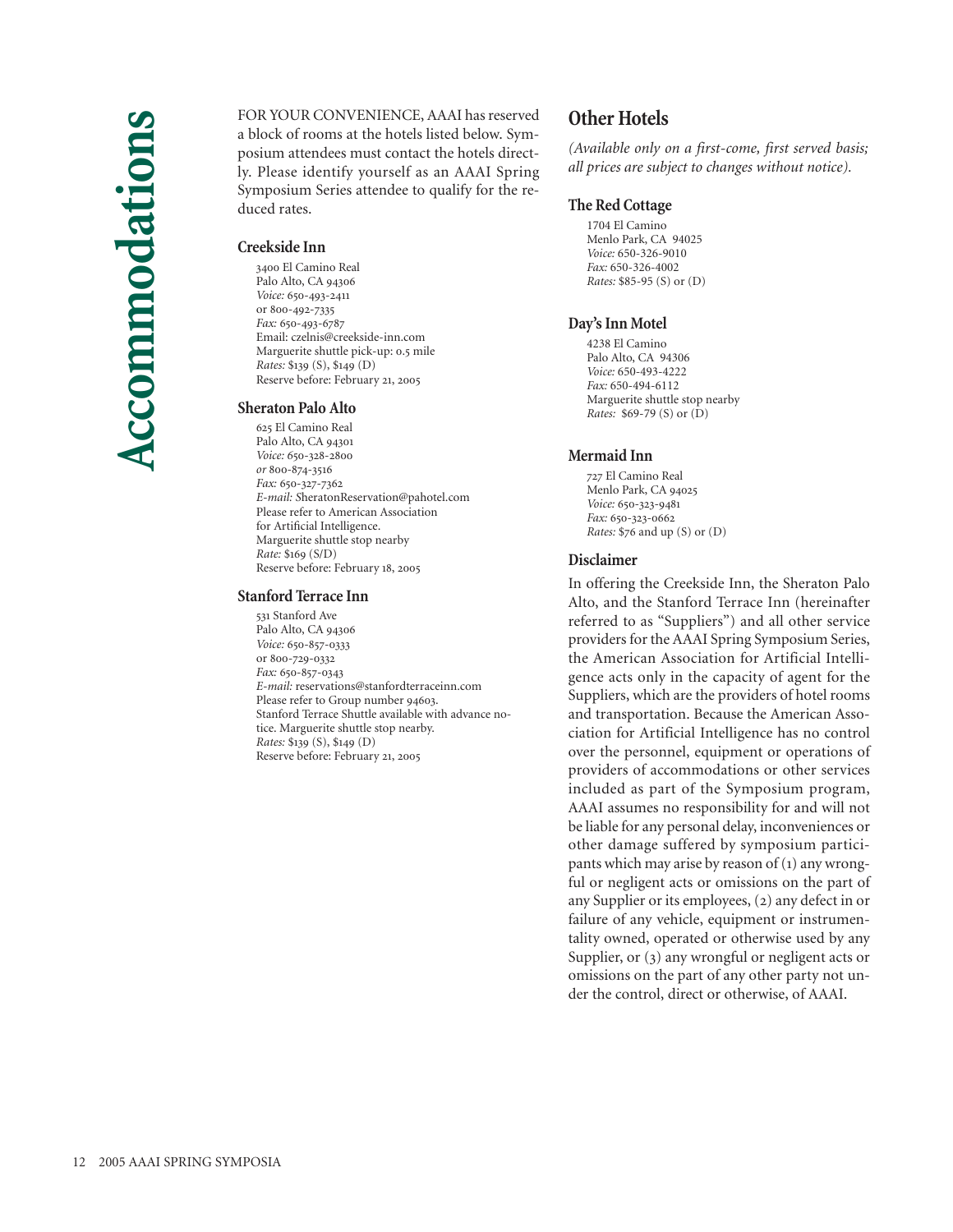THIS INFORMATION is the best available at time of printing. Fares and routes change frequently. Please check by telephoning the appropriate numbers below for the most up-to-date information.

#### **South Bay Shuttle**

Van service from San Francisco Airport to Palo Alto is  $$25$  for one person one way. The fare from San Jose Airport to Palo Alto is \$30. Cash or checks only. For reservations call 408-559-9477 or 800-548-4664.

#### **SuperShuttle**

Twenty-four hour van service to and from San Francisco to Palo Alto. The fare from San Francisco Airport to Palo Alto is \$26 per person one way plus \$8 per additional passenger. Cash or major credit cards only. For reservations call 415-558-8500 or 800-258-3826 (outside California). Reservations can also be made over the web at www.supershuttle. com

#### **Airport Connection**

Service is \$58 from San Francisco Airport to Palo Alto. The fare from San Jose Airport to Palo Alto is \$78. Cash, major credit cards, or checks accepted. Call 888-990-5466 for reservations. White courtesy telephone available at San Francisco Airport.

#### **Stanford Shuttle**

The Stanford University Marguerite Shuttle Bus service provides service from several points along El Camino Real, the train station, and other surrounding locations to the Stanford Oval as well as transportation around the Stanford Campus.

#### **Train**

CalTrain runs between San Francisco and Palo Alto station starting at 5:00 AM with the last train leaving San Francisco at 11:59 PM (weekdays). The fare is \$8.50 round trip or \$4.25 one way. For upto-date fare information and timetables, call toll free 800-660-4287.

#### **Parking**

Special symposium parking will be available at the Galvez lot on the Stanford campus from March 21-23, at a cost of \$10.00 for all three days. Please indicate on the symposium registration

form if you would like a parking permit. The permit will be mailed to you with your registration receipt, along with a map and directions to the assigned parking areas. Please note that parking permits are valid only in designated areas.

If you park in the SSS-05 designated parking lot, you will need to take the campus shuttle (Marguerite) to the Spring Symposium registration area and sessions. Please allow an extra thirty minutes travel time in your schedule for the shuttle.